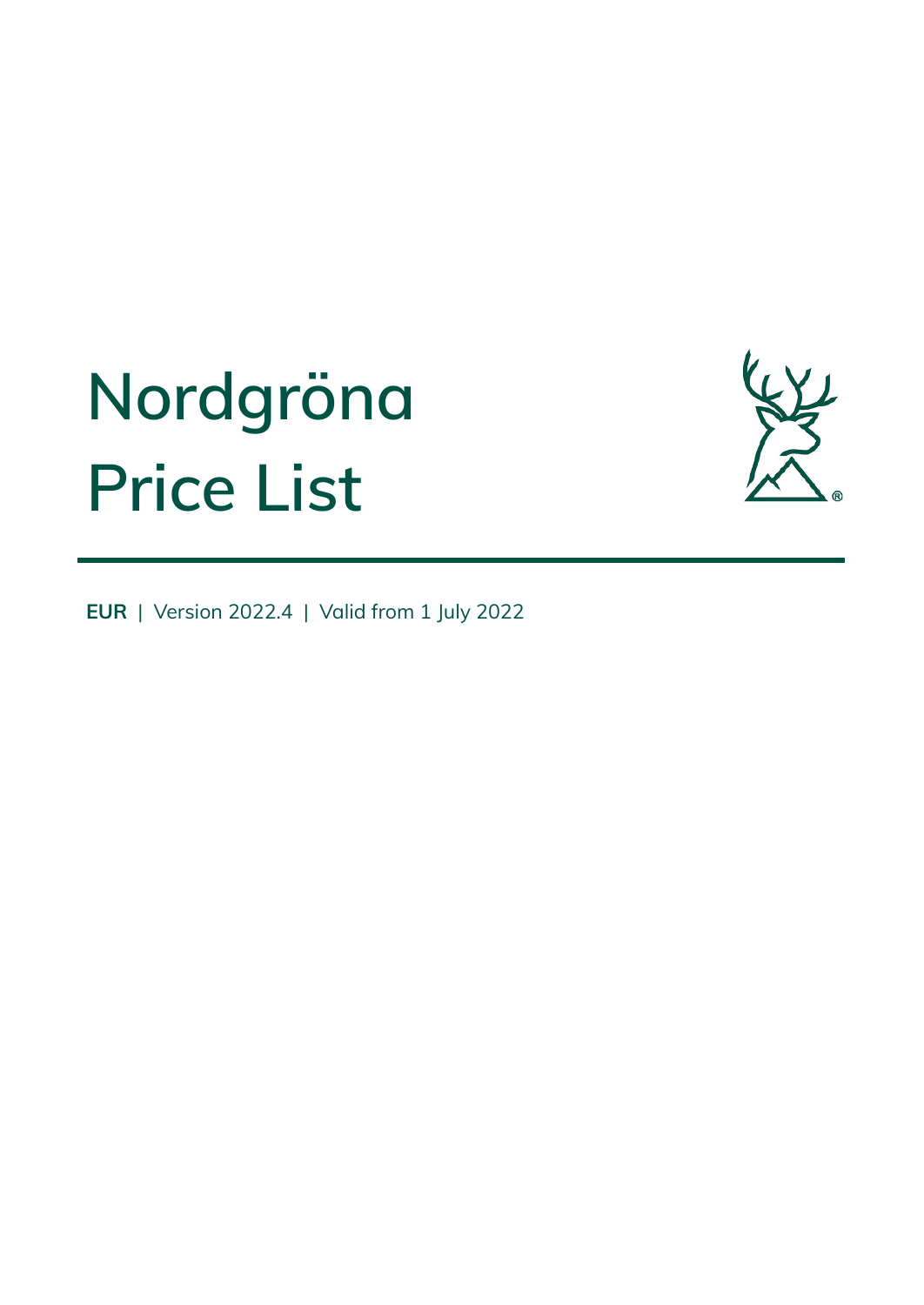# **CONDITIONS OF SALE**

| Order                         | Email for purchase order: orders@nordgrona.com                                                                                                                                                                                                                                                                                                                                                                                 |
|-------------------------------|--------------------------------------------------------------------------------------------------------------------------------------------------------------------------------------------------------------------------------------------------------------------------------------------------------------------------------------------------------------------------------------------------------------------------------|
| <b>Order Confirmation</b>     | An order confirmation is sent to the purchaser, who is responsible for checking<br>the details. Unless we have been informed otherwise within 48 hours, the order<br>acknowledgement shall be considered to be approved by the customer.                                                                                                                                                                                       |
| <b>Prices</b>                 | The current price list replaces all previous price lists and may be subject to changes<br>at any time without prior notice. Delivery and installation is not included in the price.<br>All prices are in EUR excluding statutory value-added tax (VAT) and any import duties.                                                                                                                                                  |
| Payment                       | As agreed with Nordgröna. Invoices not settled by the due date of payment will be<br>charged with penalty interest. All merchandise remains the property of the seller until<br>payment has been received in full.                                                                                                                                                                                                             |
| <b>Transport Damage</b>       | Any transport damage must be reported within 5 days from receipt of the goods.                                                                                                                                                                                                                                                                                                                                                 |
| <b>Dispatch</b>               | 4-6 weeks from factory<br>For orders above 10 000 EUR net: As agreed with Nordgröna<br>If all items are in stock, orders can be sent within 5 business days.                                                                                                                                                                                                                                                                   |
| <b>Product Specifications</b> | Due to the characteristics of natural material, colours and measurements are<br>approximations.                                                                                                                                                                                                                                                                                                                                |
| <b>Freight Rates</b>          | Germany, Benelux, Finland,<br>3% of order value. Minimum 40 €.<br>Other countries<br>EXW or actual freight cost                                                                                                                                                                                                                                                                                                                |
| Warranty                      | A five-year warranty from the date of the original invoice covers any defects in<br>materials, manufacturing or construction. The factory warranty does not cover normal<br>wear and tear. For specially adapted products Nordgröna gives a two-year warranty.<br>Any complaints relating to products supplied must be submitted to Nordgröna in writing<br>together with documentation corroborating the nature of the fault. |
| <b>Reservations</b>           | This document was prepared based on the best available information and with due<br>diligence. There is no warranty for printing errors, specification errors or mistakes.<br>Furthermore, the continuous further development of Nordgröna products as well as<br>the amendment of standards and public documents may result in price, design and<br>construction changes and amendments to payment terms.                      |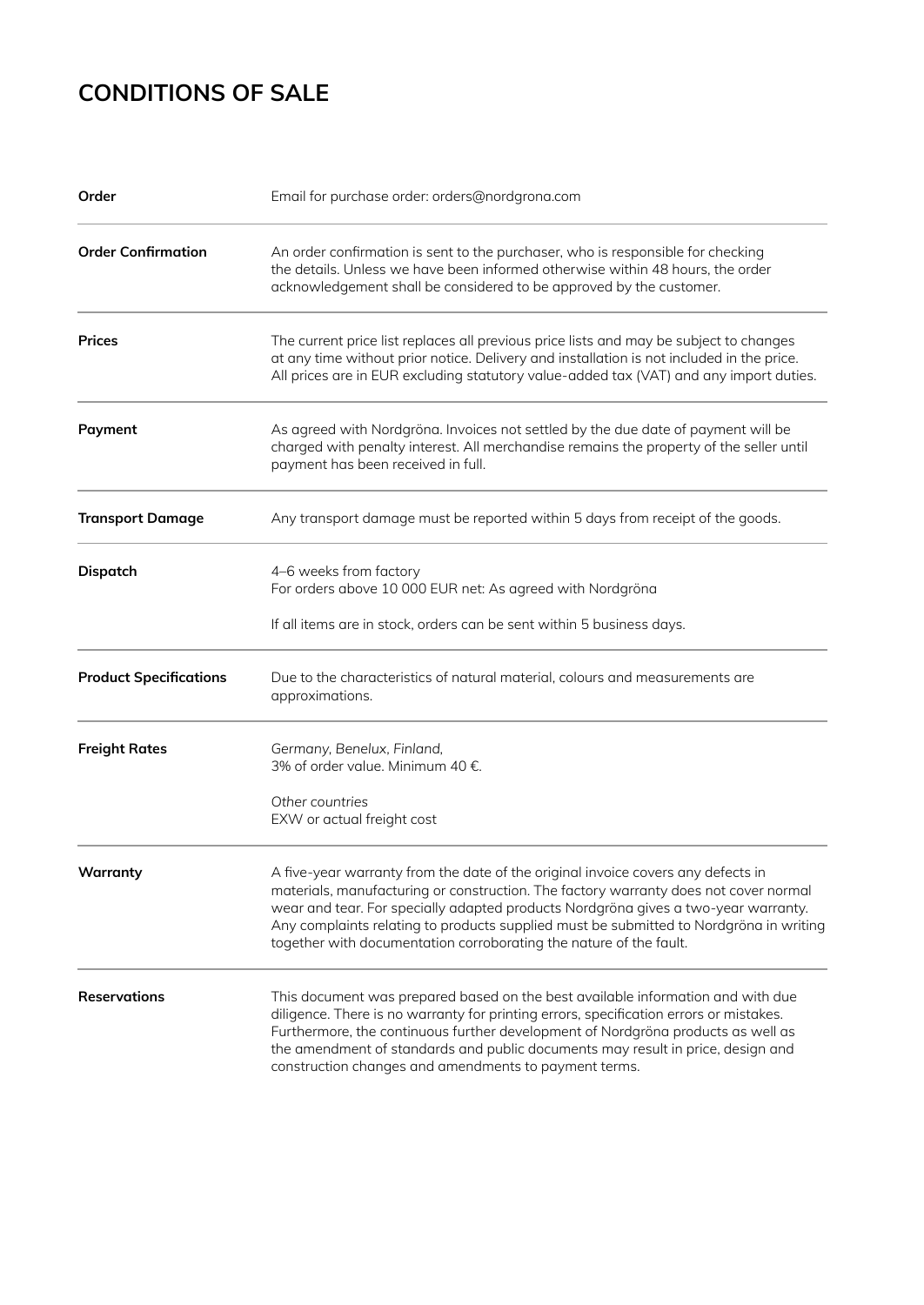

CANOPY

**CANOPY** is a high-class sound absorber made from Reindeer Moss which can quickly and easily be placed into standard suspended ceiling grid systems. It is available in a selection of different sizes and colours.

| Product            | <b>Article ID</b> | <b>Suspended Ceiling Type</b>     | Weight | Price |
|--------------------|-------------------|-----------------------------------|--------|-------|
| Canopy 593x593 mm  | CNP-RM-593x593    | For 600x600 grids                 | 3 kg   | 233   |
| Canopy 620x620 mm  | CNP-RM-620x620    | For 625x625 grids                 | 3 kg   | 233   |
| Canopy 603x603 mm  | CNP-RM-603x603    | For 2x2 ft grid<br>(Common in US) | 3 kg   | 233   |
|                    |                   |                                   |        |       |
| Canopy 593x1193 mm | CNP-RM-593x1193   | For 600x1200 grids                | 6 kg   | 333   |
| Canopy 620x1213 mm | CNP-RM-620x1213   | For 625x1225 grids                | 6 kg   | 333   |
| Canopy 603x1213 mm | CNP-RM-603x1213   | For 2x4 ft grid<br>(Common in US) | 6 kg   | 310   |

## **Installation**

Place into suspended grid ceiling systems.

#### **Product Information**

[www.nordgrona.com/canopy](http://www.nordgrona.com/canopy)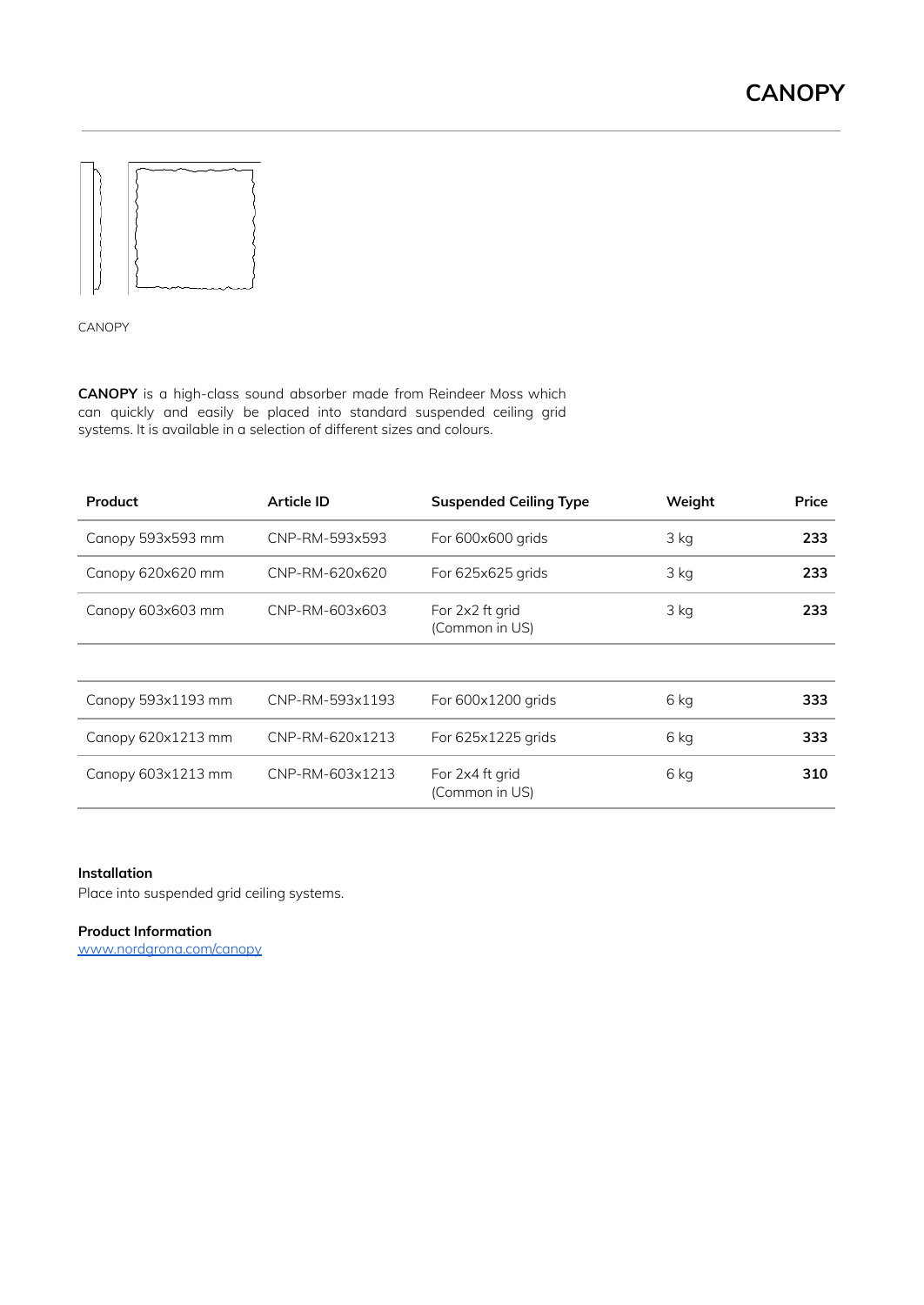# **CONVEX**







CONVEX SQUARE CONVEX CIRCLE CONVEX SQUIRCLE CONVEX HEXAGON

**Nordgröna CONVEX** is a high-class sound absorber made from Reindeer Moss. It is our best sound absorber with the highest possible absorption rating (Class A / NRC 1.0) and is available in a selection of various shapes, sizes and colours.

| Product               | <b>Article ID</b> | <b>Dimensions</b>           | Weight            | Price |
|-----------------------|-------------------|-----------------------------|-------------------|-------|
| Convex Square 30 cm   | $CX-SQ-30$        | $30 \times 30 \times 10$ cm | 2.0 <sub>kq</sub> | 163   |
| Convex Square 45 cm   | $CX-SQ-45$        | 45 x 45 x 11 cm             | 4.5 kg            | 268   |
| Convex Square 60 cm   | CX-SQ-60          | 60 x 60 x 12 cm             | 9.0 kg            | 373   |
|                       |                   |                             |                   |       |
| Convex Circle 30 cm   | $CX-CL-30$        | 30 Ø x 10 cm                | 1.6 <sub>kg</sub> | 152   |
| Convex Circle 45 cm   | $CX-CL-45$        | 45 Ø x 11 cm                | 3.6 kg            | 257   |
| Convex Circle 60 cm   | $CX-CL-60$        | 60 Ø x 12 cm                | 7.2 kg            | 363   |
|                       |                   |                             |                   |       |
| Convex Squircle 30 cm | $CX-SL-30$        | 30 x 30 x 10 cm             | 1.8 kg            | 158   |
| Convex Squircle 45 cm | $CX-SL-45$        | 45 x 45 x 11 cm             | 4.0 kg            | 262   |
| Convex Squircle 60 cm | $CX-SL-60$        | 60 x 60 x 12 cm             | 8.1 kg            | 367   |
|                       |                   |                             |                   |       |
| Convex Hexagon 30 cm  | $CX-HX-30$        | 30 Ø x 10 cm                | 1.6 kg            | 158   |
| Convex Hexagon 45 cm  | $CX-HX-45$        | 45 Ø x 11 cm                | 3.6 kg            | 262   |
| Convex Hexagon 60 cm  | $CX-HX-60$        | 60 Ø x 12 cm                | 7.2 kg            | 367   |

## **Installation**

Hanging on the wall with a single screw & plug (included).

# **Product information & online design tool**

[www.nordgrona.com/convex](http://www.nordgrona.com/convex)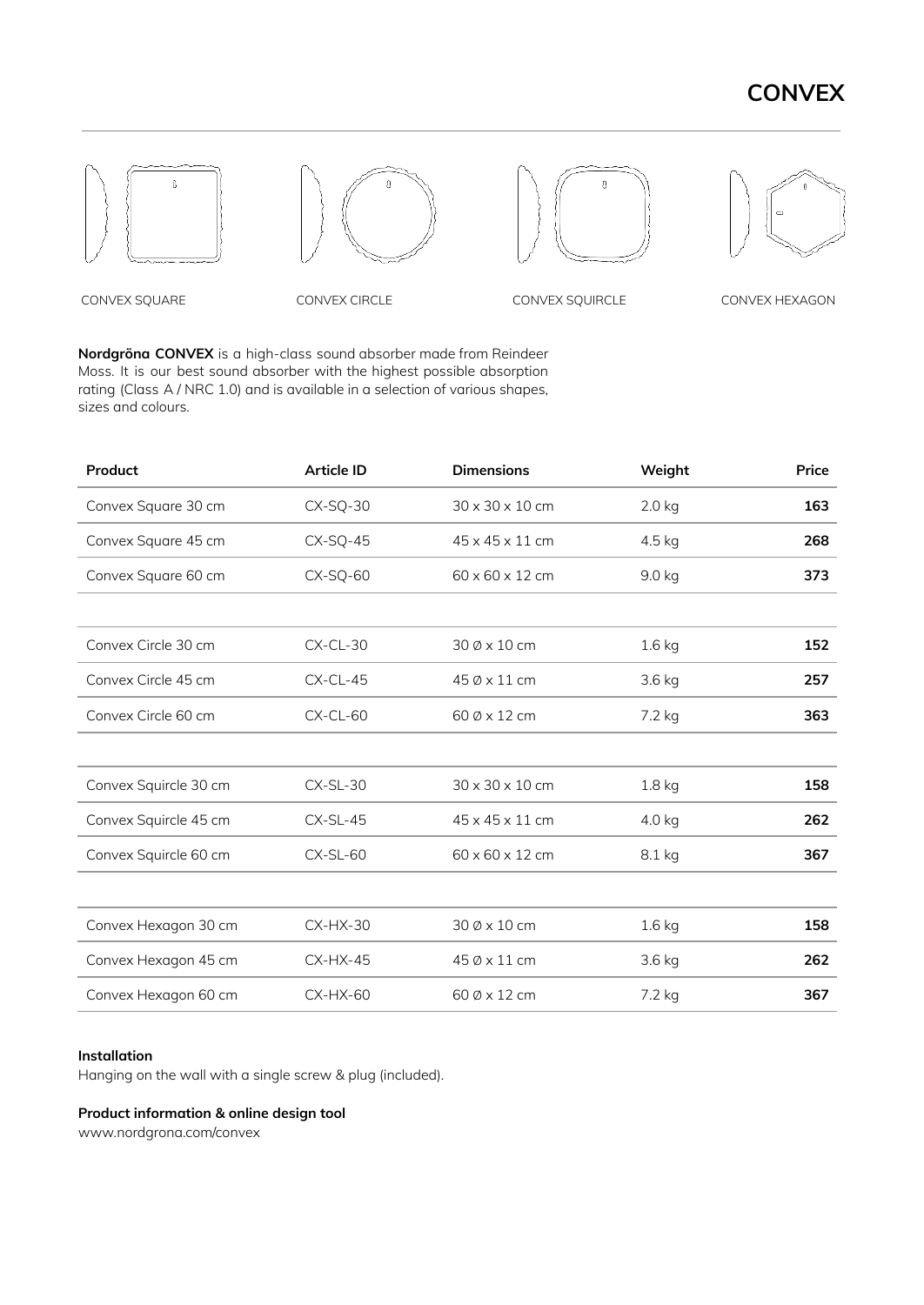

**LETTERS & LOGOS** is a service we provide to create letterings and logos according to your unique specifications. Reindeer Moss can be added into each form, or used behind the logo/lettering as a backdrop.

# **Specifications**

Material: Aluminium (1.5 mm) Dimensions: Any height/width Thickness: Standard is 30 mm (or 40 mm if filled with Reindeer Moss) Colour: RAL colour of choice

# **Pricing**

Contact us for a free quotation

## **Product Information**

[www.nordgrona.com/letterslogos](http://www.nordgrona.com/letterslogos)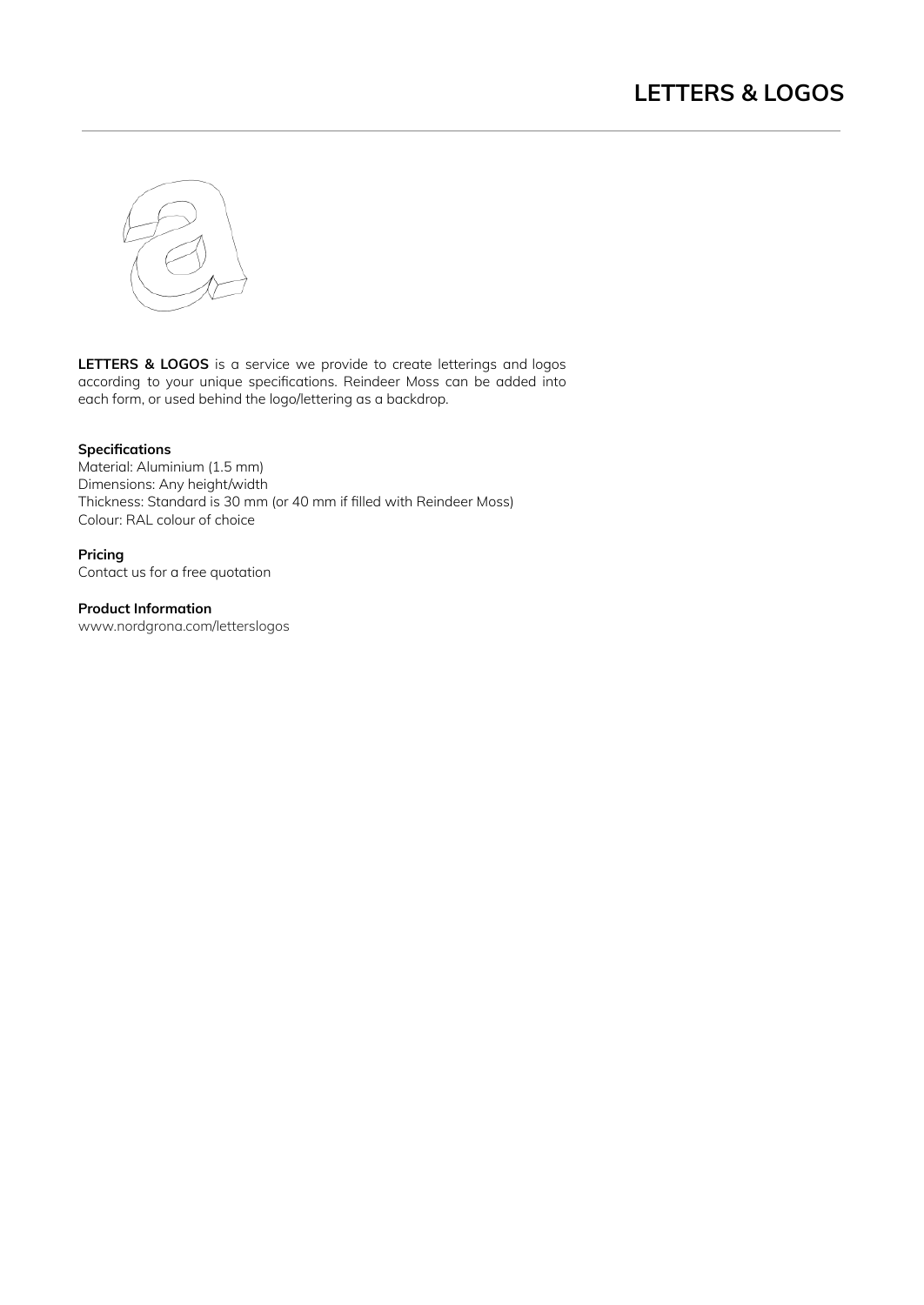**PIXEL**



PIXEL (Group of 12)

**Nordgröna PIXELs** are little 5 x 5 cm containers holding Reindeer Moss which, when combined together, can create natural sound absorbing surfaces of any shape or size - custom to your needs.

| Product     | Article ID | <b>Area Covered</b>        | <b>Colour Choice</b> | Weight/ $m2$ | Price | Price/ $m^2$ |
|-------------|------------|----------------------------|----------------------|--------------|-------|--------------|
| 240x Pixels | $PX-240$   | Approx. $0.60 \text{ m}^2$ | 1x per carton        | 12 $kg/m2$   | 390   | 650          |
| 60x Pixels  | PX-60      | Approx. $0.15 \text{ m}^2$ | 1x per carton        | 12 $kg/m2$   | 108   | 720          |

| <b>Optional Accessories</b> | <b>Article ID</b> | <b>Description</b>                                                                                     | Price |
|-----------------------------|-------------------|--------------------------------------------------------------------------------------------------------|-------|
| 60x Edge Pixels             | EPX-60            | Special 90° Pixels to cover edges. Each carton covers<br>300 cm                                        | 135   |
| Primer (Paint)              | <b>PRIM</b>       | Improves adhesion. 1 liter can. Covers approx. 30 m2                                                   | 18    |
| Paint Roller & Tray         | <b>RSET</b>       | Basic Paint Roller 100 mm & Tray for Primer application                                                | 8     |
| 240x Velcro Coins           | <b>VLCN-240</b>   | $\varnothing$ 35 mm. Reduces installation time when many<br>individual Pixels are installed separately | 36.   |

#### **Installation**

Pixels are delivered attached to velcro sheets with adhesive backside for direct application. Please ensure the surface is prepared and primed according to included installation instructions.

#### **Product information & online design tool**

[www.nordgrona.com/pixel](http://www.nordgrona.com/pixel)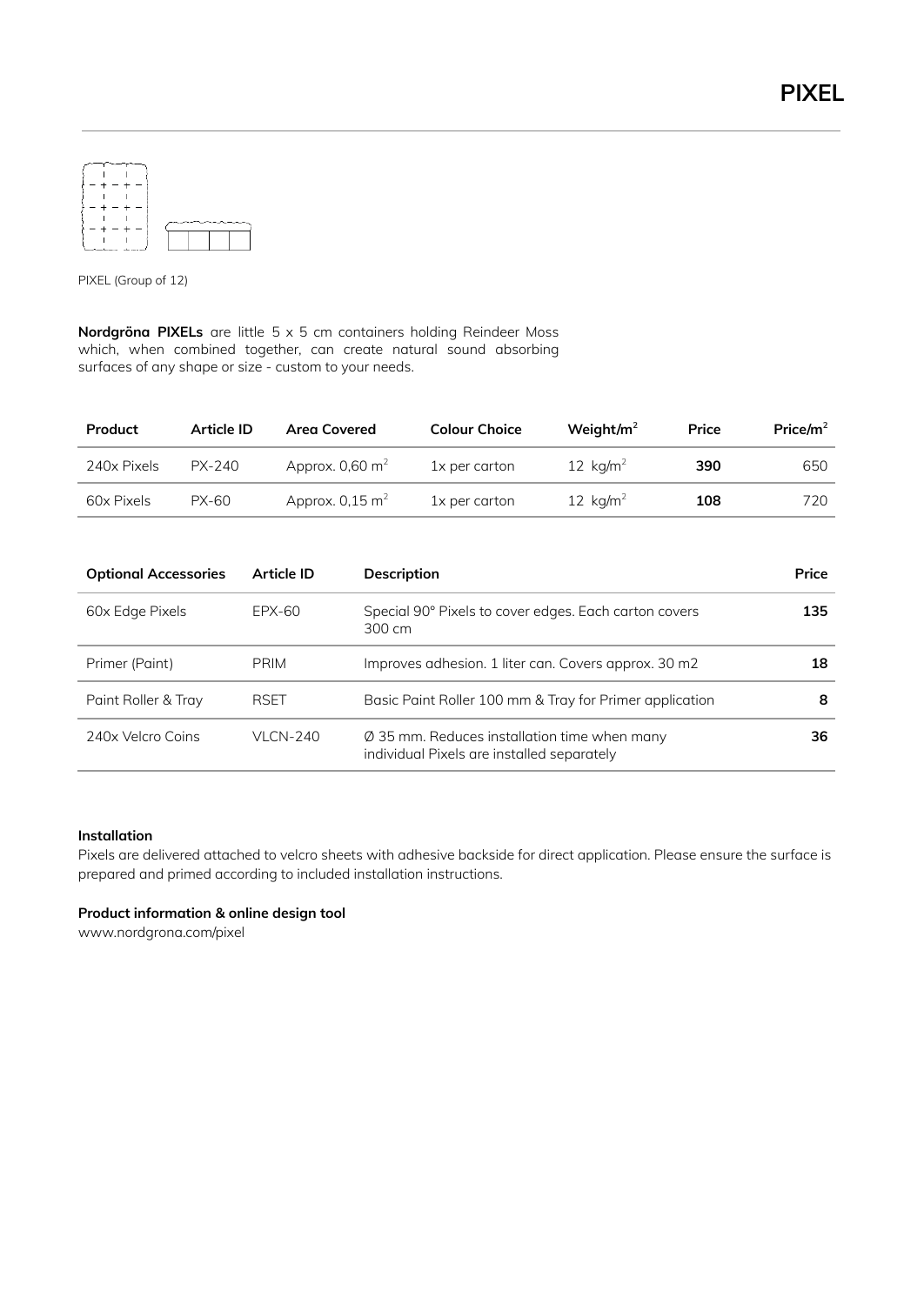# **PIXEL Framed**

 $\mathfrak{g}$ 



PIXEL Framed

**PIXEL Framed** is a collection of oak-framed Reindeer Moss panels available in 3 sizes and 15 colours. You can choose one of our standard designs, or create one of your own using our Online Planner Tool.

| Product                                  | Article ID           | Weight           | Price |
|------------------------------------------|----------------------|------------------|-------|
| Pixel Framed 60 x 75 cm - Single-Colour  | PX-FRM-60-SC         | 6 ka             | 366   |
| Pixel Framed 60 x 75 cm - Multi-Colour   | PX-FRM-60-MC         | 6 kg             | 457   |
| Pixel Framed 90 x 75 cm - Single-Colour  | PX-FRM-90-SC         | 10 kg            | 477   |
| Pixel Framed 90 x 75 cm - Multi-Colour   | PX-FRM-90-MC         | 10 <sub>kq</sub> | 596   |
| Pixel Framed 120 x 75 cm - Single-Colour | <b>PX-FRM-120-SC</b> | 12 kg            | 555   |
| Pixel Framed 120 x 75 cm - Multi-Colour  | PX-FRM-120-MC        | $12$ kg          | 694   |

# **Installation**

Hanging on the wall with two screws & plug (included).

# **Product Information**

[www.nordgrona.com/pixel-framed](http://www.nordgrona.com/pixel-framed)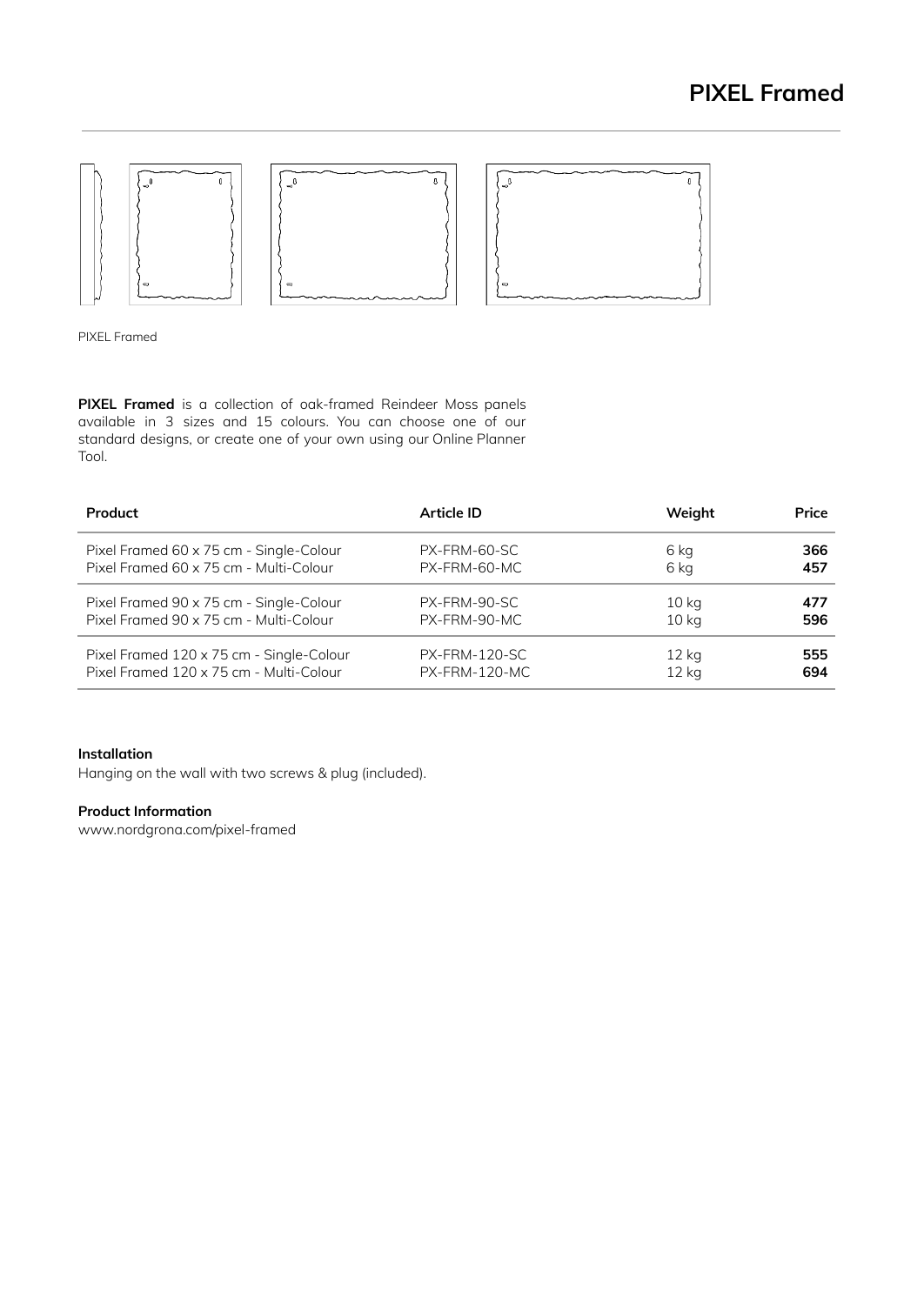

**Saga** is a hybrid acoustic product with excellent sound absorption and diffusion properties. The modern collection, inspired by traditional Scandinavian architecture, offers new possibilities for creative interior design.

| <b>Product - Tiles in Carton</b> | <b>Article ID</b> | <b>Area Covered</b>          | Weight/ $m^2$      | Price | Price/ $m^2$ |
|----------------------------------|-------------------|------------------------------|--------------------|-------|--------------|
| Saga Round - 40 tiles            | SG-RND-40         | Approx. $0.5 \text{ m}^2$    | 7.0 kg             | 250   | 500          |
| Saga Round - 10 tiles            | SG-RND-10         | Approx. 0,125 m <sup>2</sup> | 7.0 kg             | 70    | 560          |
| Saga Hexagon - 40 tiles          | SG-HEX-40         | Approx. $0.5$ m <sup>2</sup> | 7.0 kg             | 250   | 500          |
| Saga Hexagon - 10 tiles          | SG-HEX-10         | Approx. 0,125 m <sup>2</sup> | 7.0 kg             | 70    | 560          |
| Saga Diamond - 40 tiles          | $SG-DIA-40$       | Approx. $0.5 \text{ m}^2$    | 7.5 kg             | 250   | 500          |
| Saga Diamond - 10 tiles          | SG-DIA-10         | Approx. 0,125 m <sup>2</sup> | 7.5 kg             | 70    | 560          |
| Saga Drop - 40 tiles             | SG-DRP-40         | Approx. $0.5 \text{ m}^2$    | 7.5 kg             | 250   | 500          |
| Saga Drop - 10 tiles             | SG-DRP-10         | Approx. 0,125 m <sup>2</sup> | 7.5 kg             | 70    | 560          |
| Saga Feather - 40 tiles          | SG-FTH-40         | Approx. $0.5$ m <sup>2</sup> | 7.5 kg             | 250   | 500          |
| Saga Feather - 10 tiles          | SG-FTH-10         | Approx. $0,125 \text{ m}^2$  | 7.5 kg             | 70    | 560          |
| Saga Traditional - 40 tiles      | SG-TRA-40         | Approx. $0.5$ m <sup>2</sup> | 7.5 kg             | 250   | 500          |
| Saga Traditional - 10 tiles      | SG-TRA-10         | Approx. 0,125 m <sup>2</sup> | 7.5 kg             | 70    | 560          |
| Saga Straight - 40 tiles         | SG-STR-40         | Approx. $0.5 \text{ m}^2$    | $6.0$ kg           | 250   | 500          |
| Saga Straight - 10 tiles         | SG-STR-10         | Approx. 0,125 m <sup>2</sup> | $6.0\ \mathrm{kg}$ | 70    | 560          |
|                                  |                   |                              |                    |       |              |

| <b>Optional Accessories</b>  | Article ID | <b>Description</b>                                                                                                 | Price |
|------------------------------|------------|--------------------------------------------------------------------------------------------------------------------|-------|
| <b>Construction Adhesive</b> | CNAD.      | 310 ml cartridge of recommended construction adhesive<br>Approx. 1 cartridge needed per 80 tiles / $1 \text{ m}^2$ | 15    |
| Caulking Gun                 | CLGN       | For application of construction adhesive cartridge(s)                                                              | 20.   |

# **Installation**

Using construction adhesive (not included).

# **Product information & online design tool**

[www.nordgrona.com/saga](http://www.nordgrona.com/saga)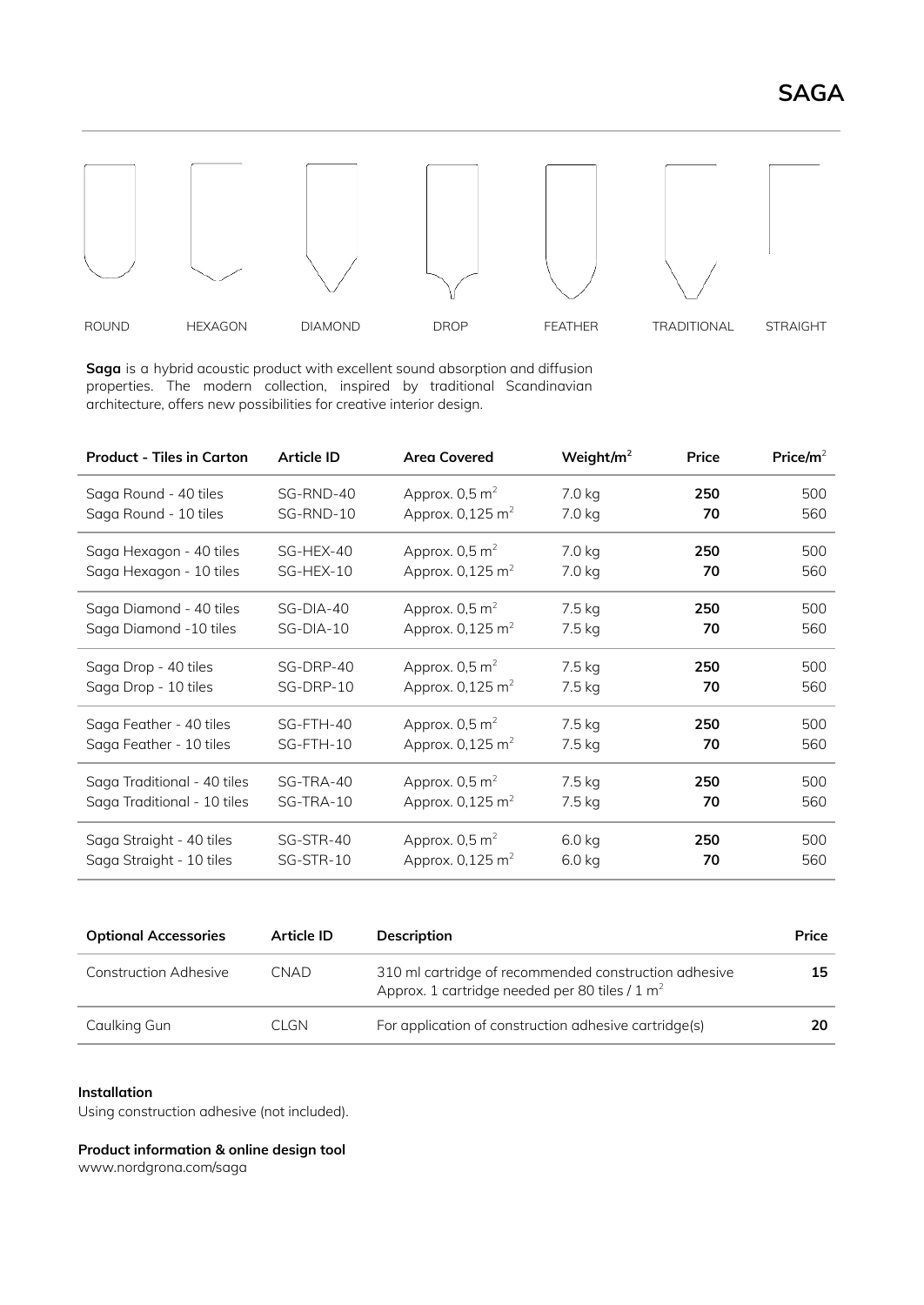

# **SAGA Framed** allows for a quick & easy way to install Saga.

Saga is a hybrid acoustic product with excellent acoustic properties which doubles as a pinboard. The modern collection, inspired by traditional Scandinavian architecture, offers new possibilities for creative interior design.

| Product                 | Article-ID     | <b>Size</b>        | Weight | Price |
|-------------------------|----------------|--------------------|--------|-------|
| Saga Framed Round       | SG-FRM-RND-120 | $120 \times 84$ cm | 9 kg   | 450   |
| Saga Framed Hexagon     | SG-FRM-HEX-120 | $120 \times 84$ cm | 9 kg   | 450   |
| Saga Framed Diamond     | SG-FRM-DIA-120 | $120 \times 84$ cm | 9 kg   | 450   |
| Saga Framed Drop        | SG-FRM-DRP-120 | $120 \times 84$ cm | 9 kg   | 450   |
| Saga Framed Feather     | SG-FRM-FTH-120 | $120 \times 84$ cm | 9 kg   | 450   |
| Saga Framed Traditional | SG-FRM-TRA-120 | 120 x 84 cm        | 9 kg   | 450   |
| Saga Framed Straight    | SG-FRM-STR-120 | 120 x 84 cm        | 9 kg   | 450   |

## **Installation**

Hanging on the wall with two screws & plug (included).

# **Product Information**

[www.nordgrona.com/saga-framed](http://www.nordgrona.com/saga-framed)